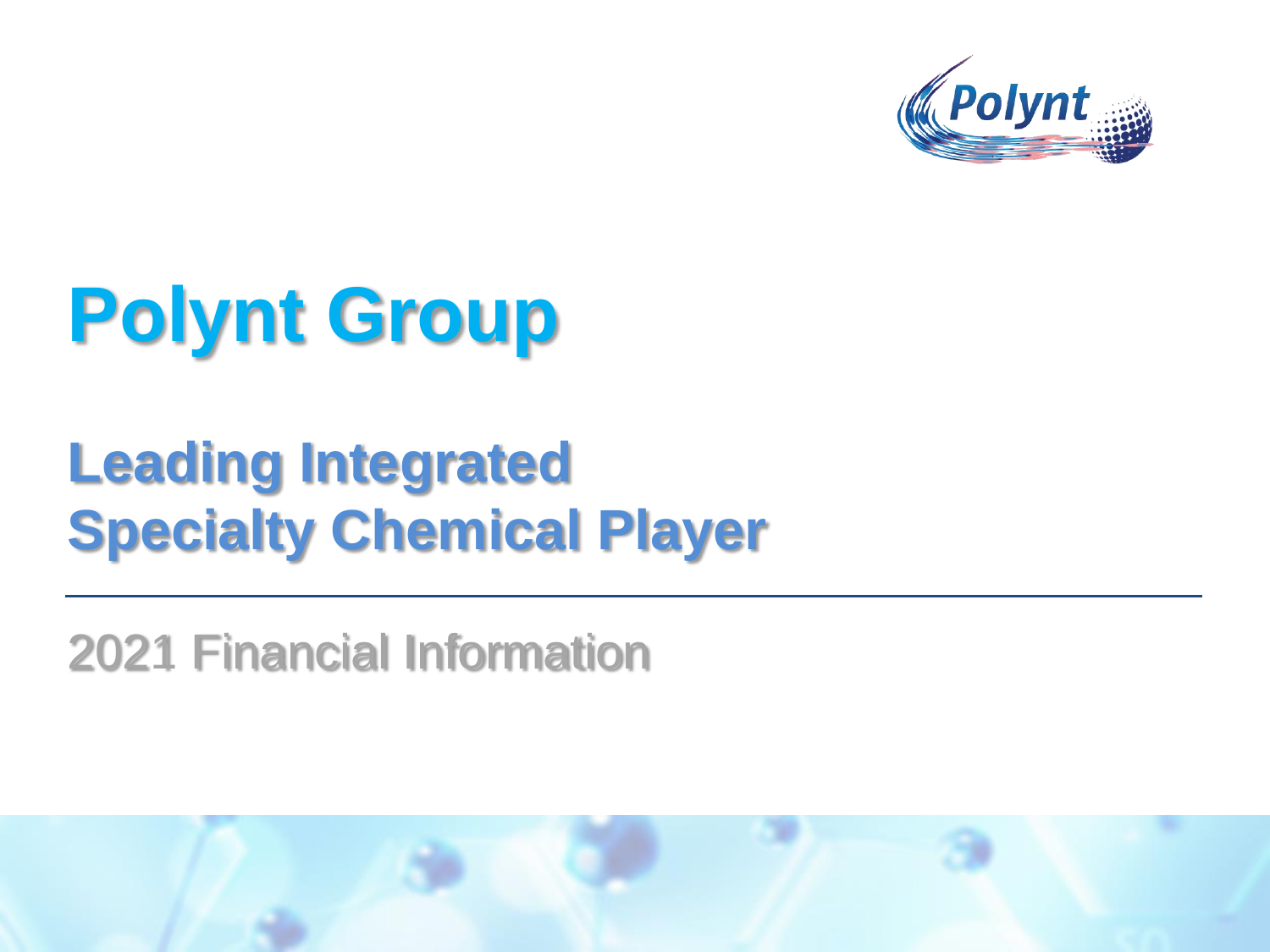## **Polynt: 60 years of success in the chemicals industry**



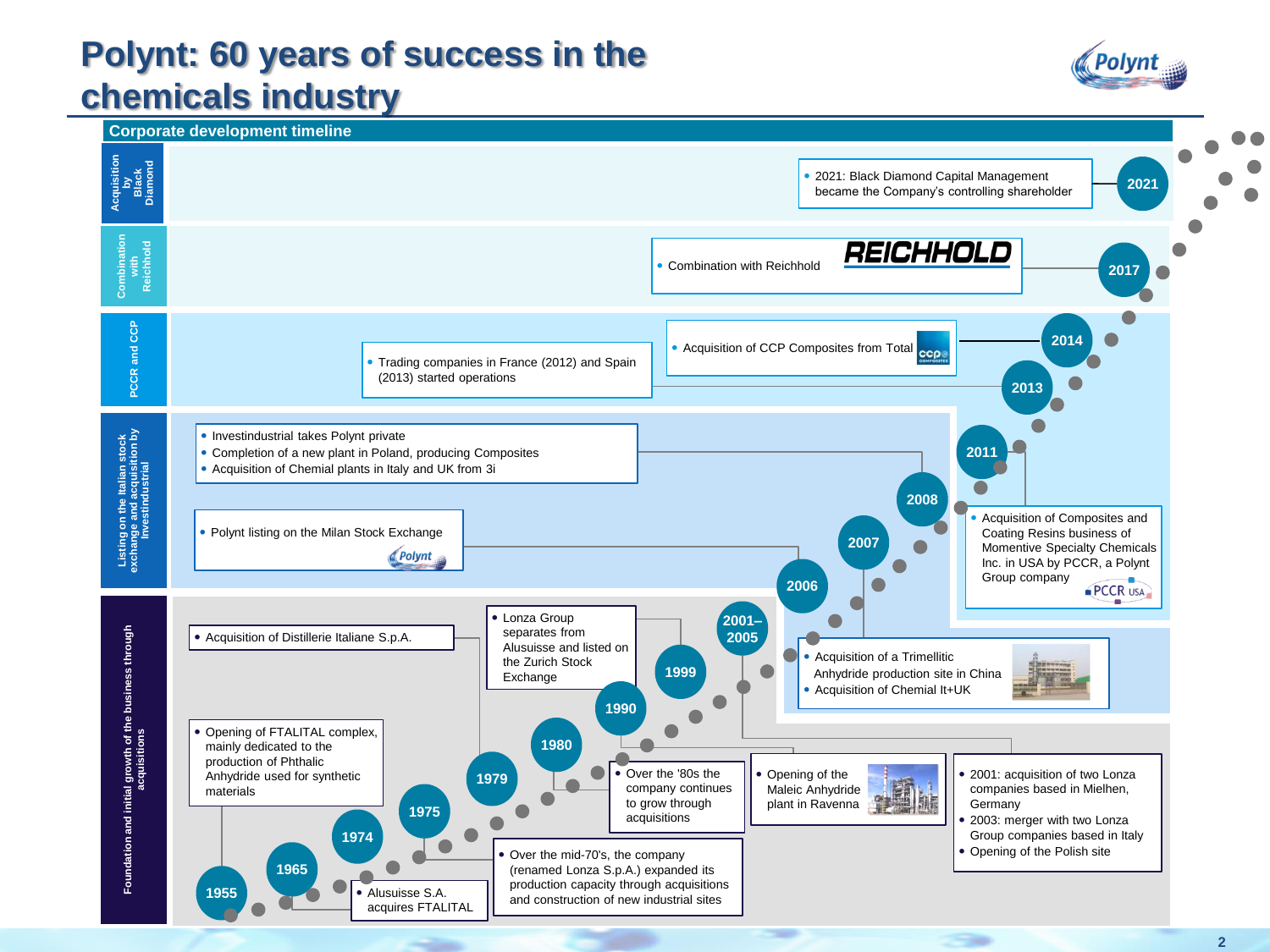### **Integrated business model**





<sup>1</sup> BMC: Bulk Moulding Compounds; SMC: Sheet Moulding Compounds

Internal processes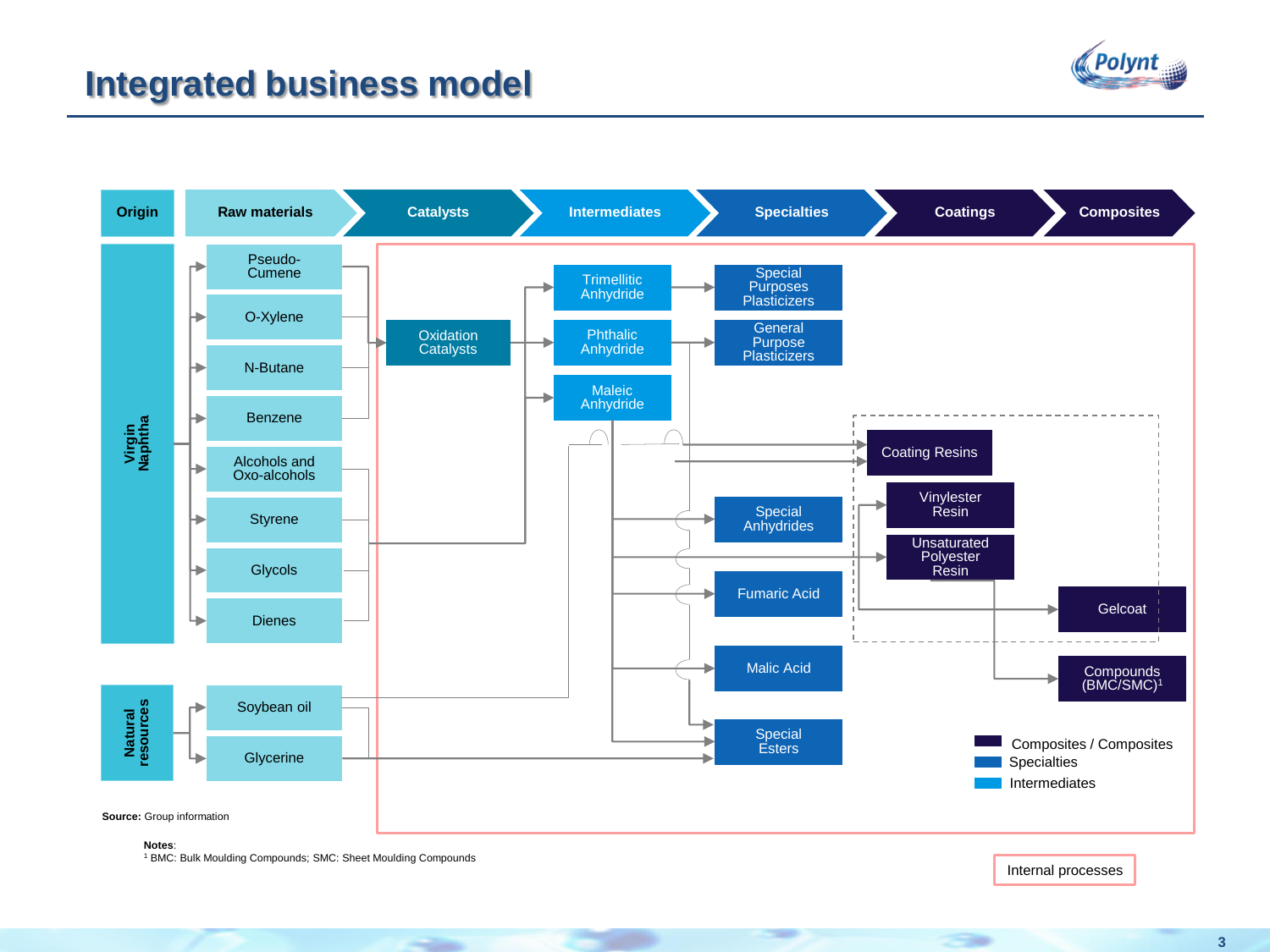

|                       | <b>Coating and Composites</b>                                                                                                                                    | <b>Specialties</b>                                                                                                                                                                                                                                                              | <b>Intermediates</b>                                                                                                                                                                                                                                                                                  |  |
|-----------------------|------------------------------------------------------------------------------------------------------------------------------------------------------------------|---------------------------------------------------------------------------------------------------------------------------------------------------------------------------------------------------------------------------------------------------------------------------------|-------------------------------------------------------------------------------------------------------------------------------------------------------------------------------------------------------------------------------------------------------------------------------------------------------|--|
| <b>Products</b>       | • Unsaturated Polyester Resins (UPR)<br>• Coating Resins<br>• Gelcoat<br>• Thermoset Compounds (BMC/SMC)                                                         | • Special Anhydrides<br>• Special Esters<br>Special and General Purpose Plasticizers<br>(SPP & GPP)                                                                                                                                                                             | • Maleic Anhydride (MA)<br>Phthalic Anhydride (PA)<br>• Trimellitic Anhydride (TMA)                                                                                                                                                                                                                   |  |
| Position              | Worldwide in Composites                                                                                                                                          | Worldwide in Special Anhydrides<br>#1<br>in worldwide in Special Esters and<br>#1<br><b>Trimellitic based SPP</b>                                                                                                                                                               | in Europe in Trimellitic Anhydride,<br>$+1$<br>#2 worldwide<br>Co-leader in Europe in Maleic and Phthalic<br>Anhydride                                                                                                                                                                                |  |
| % of total<br>revenue | Revenue 2021: €1,900 mm <sup>1</sup><br>81.21%                                                                                                                   | Revenue 2021: € 346 mm <sup>1</sup><br>14.79%                                                                                                                                                                                                                                   | Revenue 2021: € 94 mm <sup>1</sup>                                                                                                                                                                                                                                                                    |  |
| Product highlights    | • Batch production<br>• Coating and composited are mainly<br>used in transportation, electrical,<br>construction, aerospace, automotive<br>and marine industries | <b>Batch production</b><br>Large number of formulations and<br>applications<br>• Customisation, innovation, quality and<br>service are distinctive features<br>• Among leading manufacturers of Special<br>Anhydrides and Special Esters (often sole<br>manufacturer in Europe) | • Key raw materials for the other 2 families<br>Continuous production located in Europe<br>MA, PA markets have been rationalizing over<br>the past few years<br>TMA is a niche market globally<br>• Polynt is among the most efficient producers<br>in MA, PA and owns its own Catalyst<br>technology |  |

**Source:** Group information

**Notes**:

<sup>1</sup> Based on Polynt combined financials, internal consumption excluded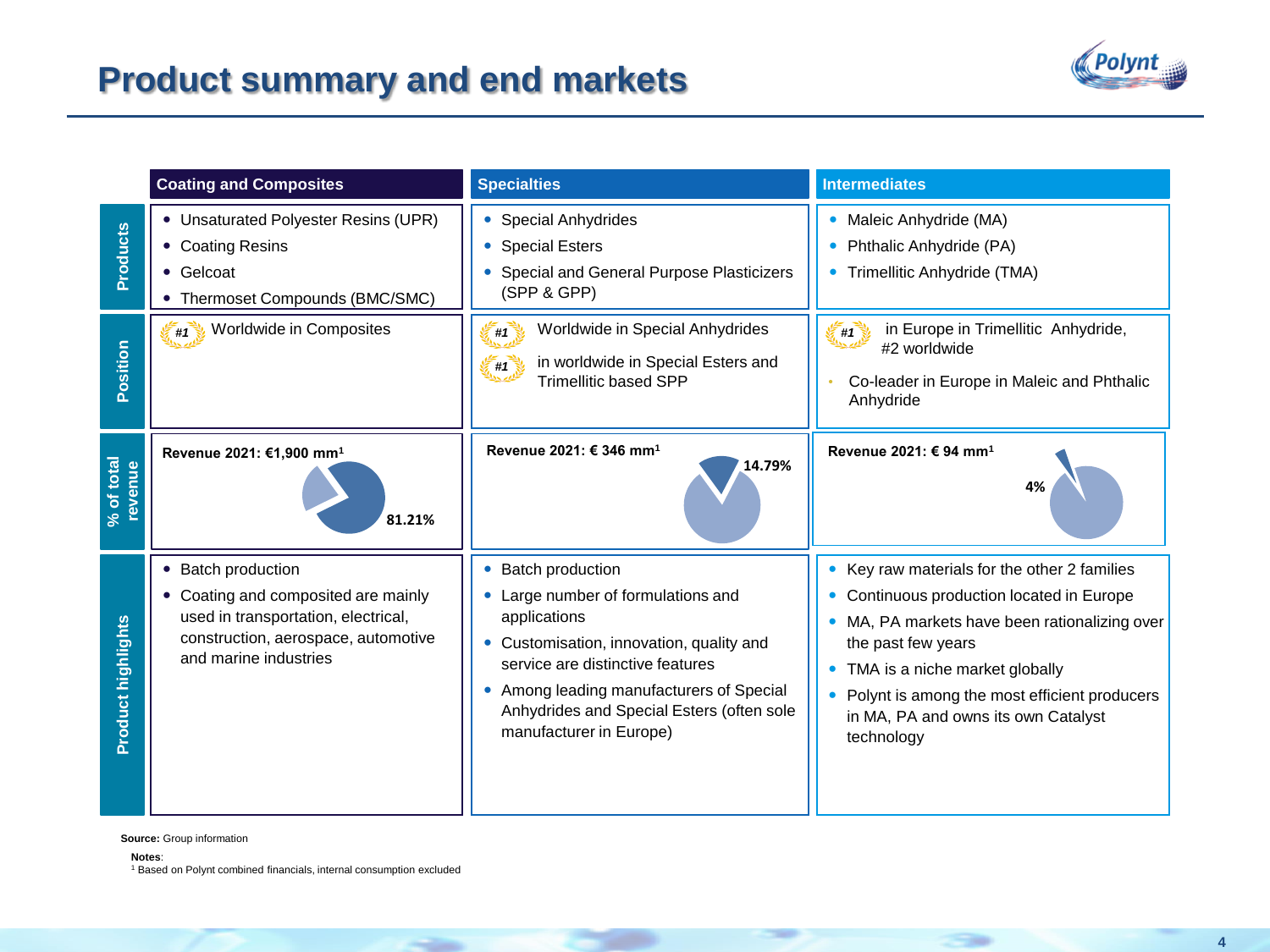## **Among leading global specialty players and producers of Composites worldwide**



#### **Coating and Composites <b>Specialties Specialties Specialties Intermediates**

#### *#1* **Worldwide in Composites**

#### **Unsaturated Polyester Resins (UPR)**

- Consisting of reinforced and unreinforced plastics matrices
- Automotive, construction and wind industries

#### **Coating Resins**

- Consisting of solvent-based and waterbased paints (Alkyd, liquid Polyester, solution Acrylic Resins, Latex/powder polymer)
- Paints & Coatings, Construction and Transportation industries

#### **Gelcoat**

**Description**

**Competitors**

- Compounding of UPR products and additives
- Marine, leisure and construction industries

#### **Thermoset Compounds**

- BMC/SMC
- Transportation, construction and electrical industries

#### Among others

- $\bullet$  AOC
- INEOS
- IDI Composites International
- Interplastic
- Menzolit

**Source:** Group information

#### **Special Anhydrides**



- Used for a range of specialty materials and pigments
- Electrical industries

#### **Special Esters**

- **#1** in Europe and worldwide
- Fragrances & cosmetics industries, Phthalates free SPPs

#### **Special Purpose Plasticizers (SPP)**



Transport, packaging, oil drilling, medical industries as well as other specific applications

#### **General Purpose Plasticizers (GPP)**

- Used to provide polymers with high resistance to high/low temperature and chemical agents
- Transport, packaging, as well as other specific applications

#### Among others

- Fastman
- BASF
- **•** Dixie Chemical
- ESIM Chemicals
- Evonik
- Lanxess

#### **Maleic Anhydride**

- Raw material for the production of UPR. Alkyd Resins, Lube oil additives, Special Anhydride, powder coatings and Epoxy hardeners
- Co-leader in Europe

#### **Phthalic Anhydride**

- Raw material for the production of UPR, coating Resins and GPPs
- Co-leader in Europe

#### **Trimellitic Anhydride**

• Raw material for the production of SPPs, wire enamels, powder coatings, PVC additives and lubricant oils

#### Among others

- Huntsman
- BASF
- ESIM Chemicals

- Stepan
- Lanxess
- INEOS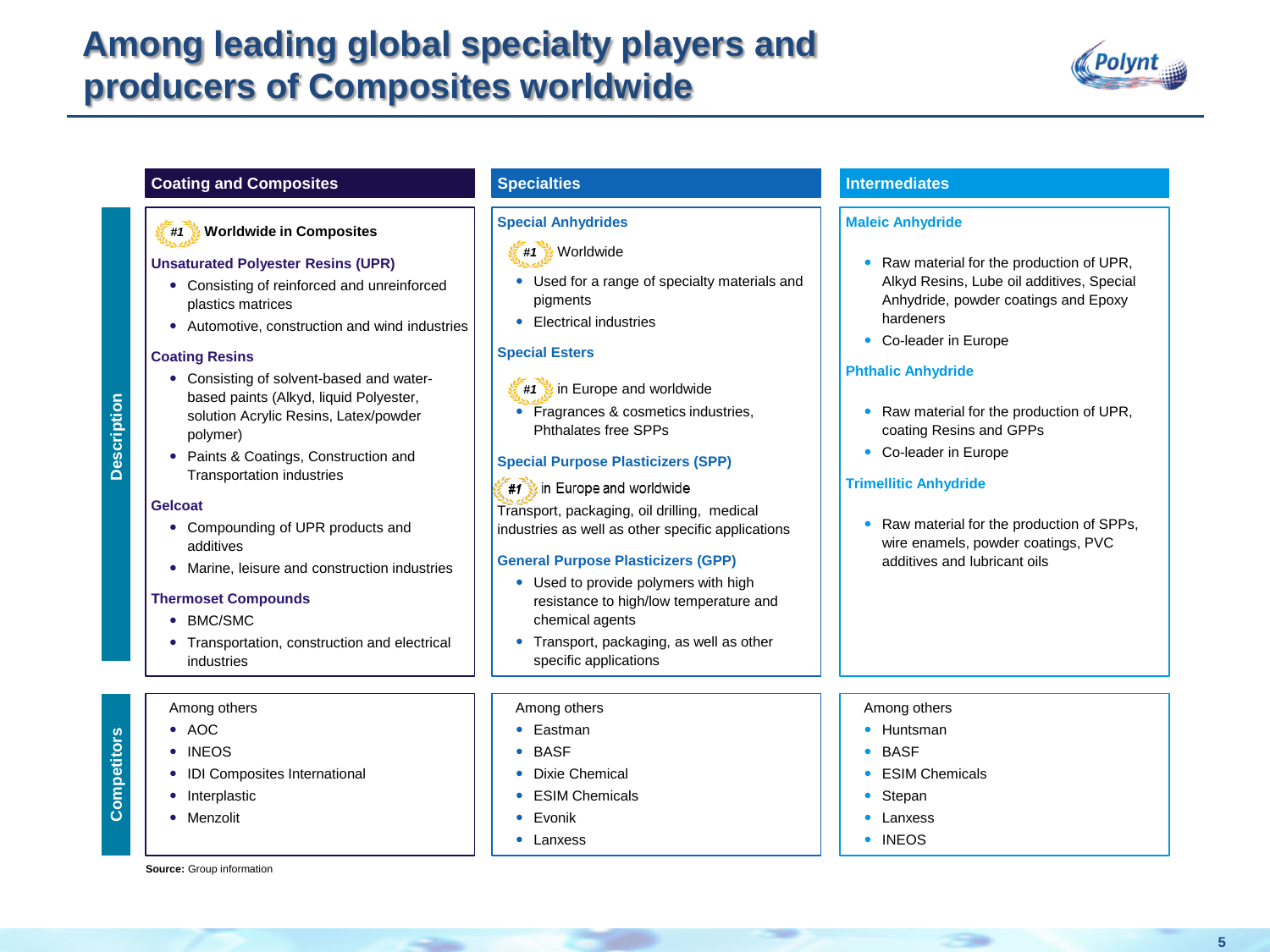

## **Revenues breakdown by end market**

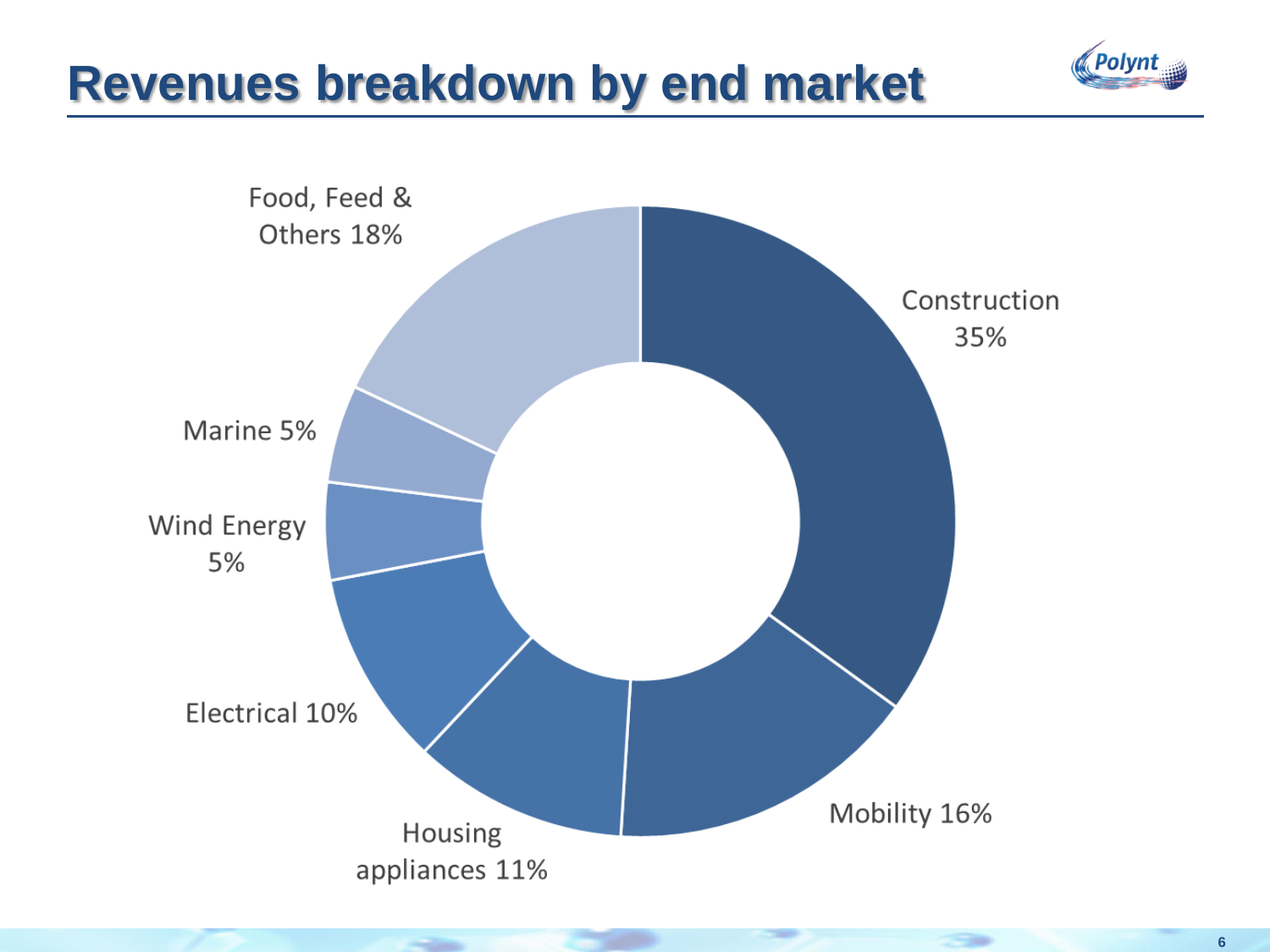# **Sales by geography**

**The Contract of Contract of The Contract of The Contract of The Contract of The Contract of The Contract of The Contract of The Contract of The Contract of The Contract of The Contract of The Contract of The Contract of T** 



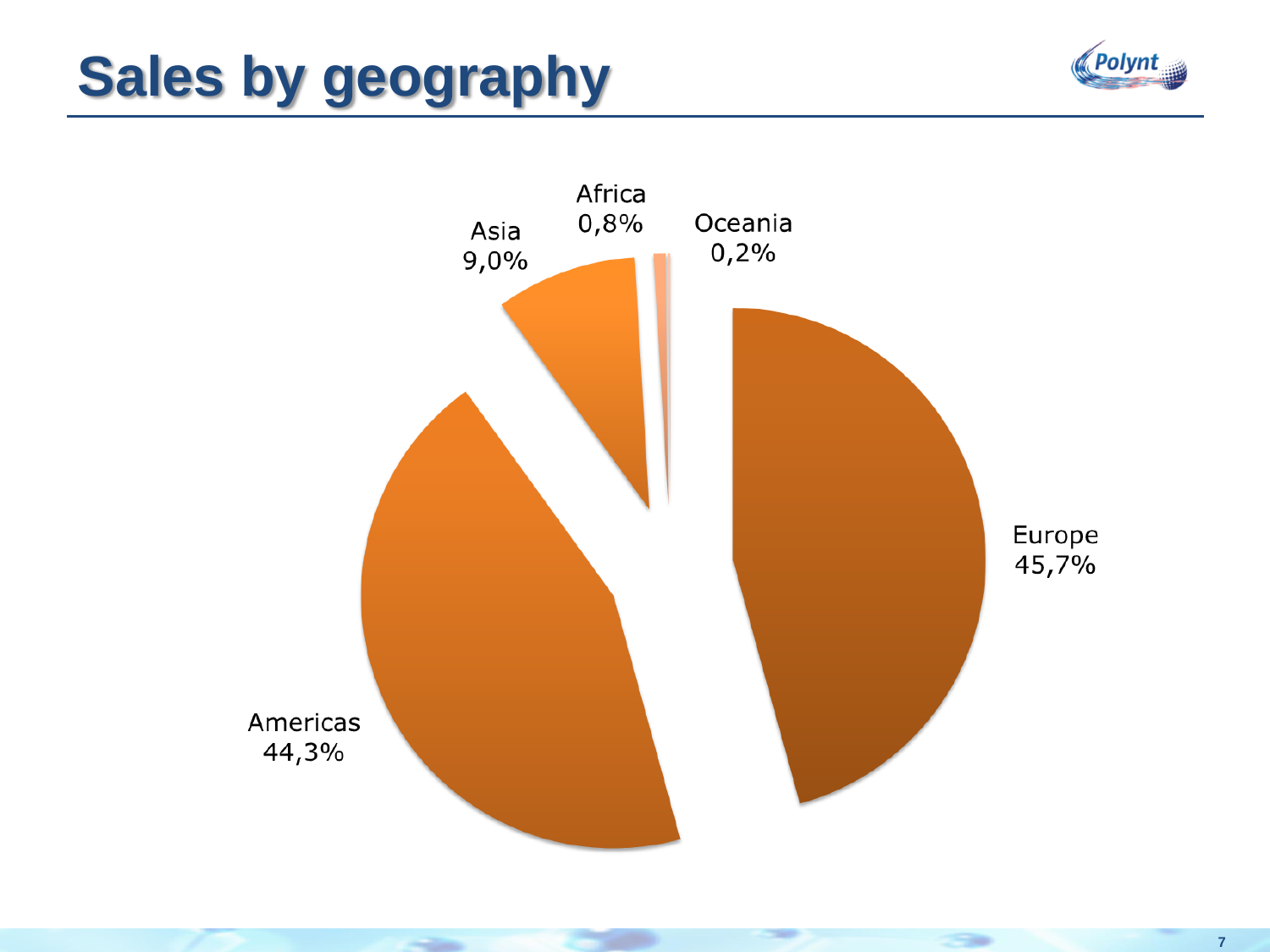## **Truly global participant, with presence in the Americas, Europe and Asia**



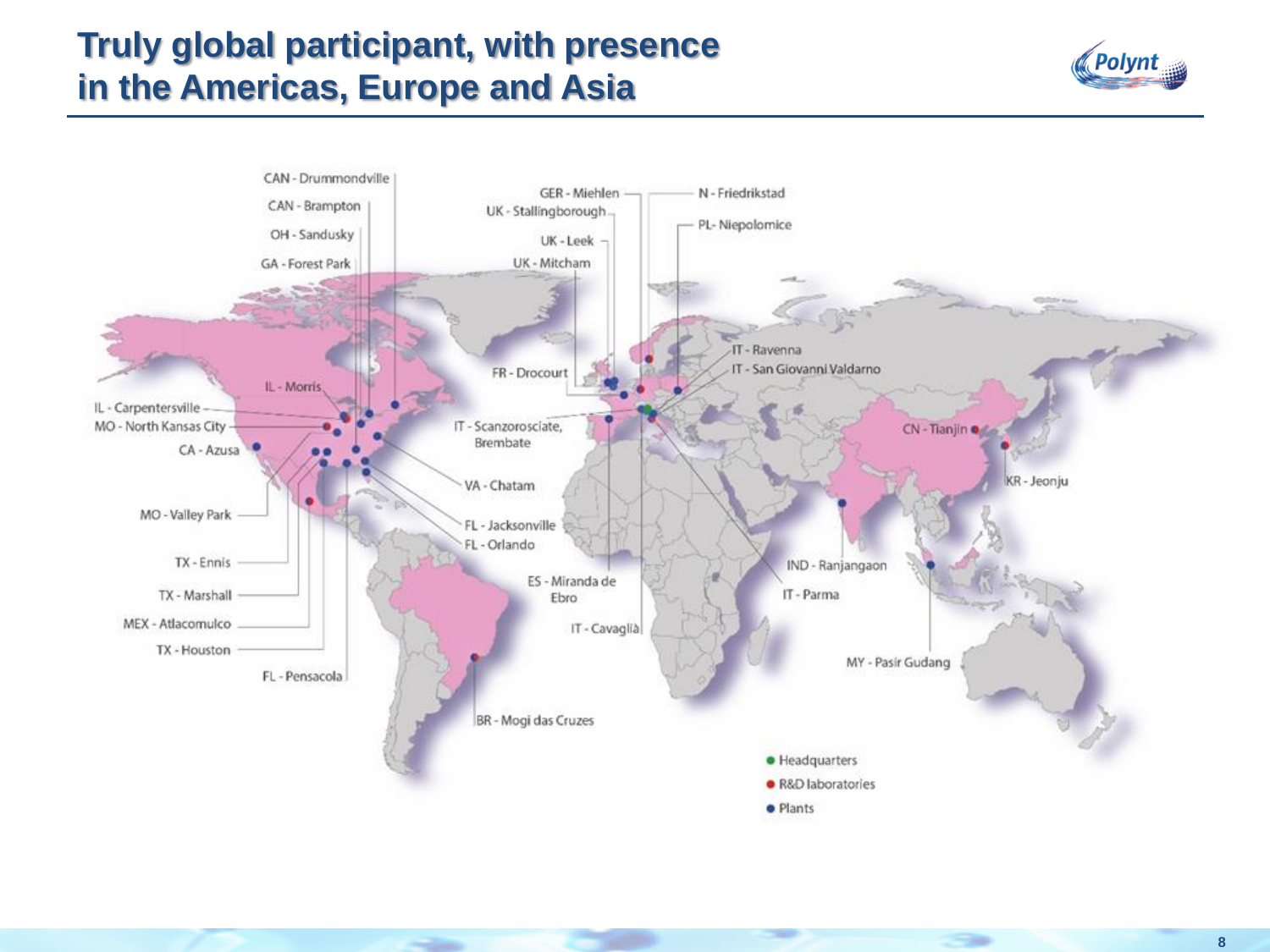# **Financial highlights**

**COMPANY** 



|                                                    | <b>Actual</b><br>2019 | <b>Actual</b><br>2020 | <b>Actual</b><br>2021 |
|----------------------------------------------------|-----------------------|-----------------------|-----------------------|
| <b>Volumes sold</b><br>to third parties<br>(Ktons) | 1,050                 | 984                   | 991                   |
| <b>Revenues</b><br>$(\epsilon m)$                  | 2,043                 | 1,746                 | 2,340                 |
| <b>EBITDA</b><br>$(\epsilon m)$                    | 241                   | 261                   | 426                   |
| <b>EBITDA %</b>                                    | 11,8%                 | 15,0%                 | 18,2%                 |

59